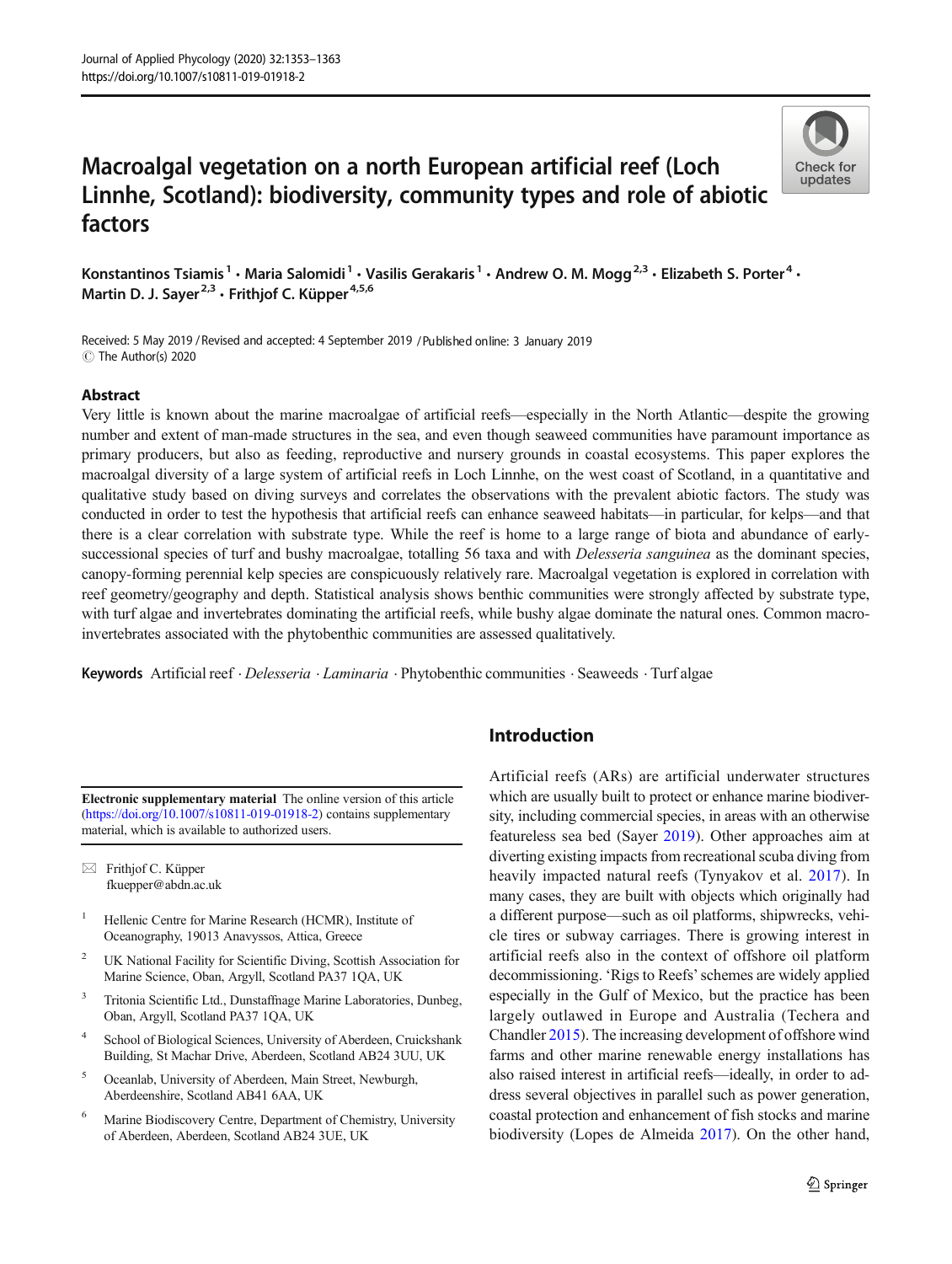reckless use of ARs has also raised scientific concerns in regard to natural habitat destruction, contaminant release, foodweb alterations and invasive species propagation (Salomidi et al. [2012](#page-9-0), [2013;](#page-9-0) Sedano et al. [2019](#page-9-0)).

An important question is, to what extent can artificial reefs replace nearby natural reefs? That depends very much on the building material and topography of the artificial reef. A case study on molluscs in NW Sicily (Badalamenti et al. [2002\)](#page-8-0) found significant differences in average number of species and in diversity values, while differences in the abundance of specimens were not significant. Three years after deployment, mollusc assemblages of ARs in the Gulf of Castellammare remain entities that are distinct from those of nearby natural reefs.

Seaweed colonization on artificial reefs has not been studied in the European Seas, unlike California or Japan where such studies have been conducted. However, given the importance of canopy-forming algae in structuring sublittoral coastal ecosystems in cold-temperate seas, this is an important gap of knowledge with implications for offshore renewable developments and oil platform decommissioning. This contrasts with the situation in Japan, where artificial reefs have been deployed since the 1600s (UNEP [2009\)](#page-10-0)—including for the enhancement of perennial algal stocks, including kelps. Already in the late 1980s, 9.3% of the Japanese coastline had artificial reefs (Thierry [1988](#page-10-0)) and this proportion is almost certainly higher now. Their colonization by benthic organisms and the ecology of such communities in Japan is relatively well studied (Choi et al. [2002a,](#page-8-0) [b](#page-9-0))—including in the aftermath of the 2011 tsunami after the Tohoku Earthquake (Muraoka et al. [2017\)](#page-9-0). Similarly, in southern California, a multi-year study has investigated whether an artificial reef can be the replacement substrate for giant kelp (Macrocystis pyrifera) forest, for compensating the impacts of the warm, turbid plume of the nearby San Onofre Nuclear Power Station (Reed et al. [2006](#page-9-0); Arkema et al. [2009;](#page-8-0) Schroeter et al. [2015\)](#page-9-0). More recently, Layton et al. ([2019](#page-9-0)) used an array of artificial reefs to address more fundamental questions in kelp forest ecology, namely how ecosystem engineering by the kelp *Ecklonia radiata* is affected by reductions in patch size and kelp density, and whether this feedbacks to influence the species' demographic rates. This study found that ecosystem engineering by adult E. radiata modified the environment to reduce sub-canopy water flow, sedimentation and irradiance, and overall, that ecosystem engineering by adult E. radiata facilitates development of juvenile conspecifics.

Loch Linnhe is a dynamically wide estuary on the west coast of Scotland, where hydrodynamic conditions are influenced primarily by wind forcing, freshwater input and tides (Rabe and Hindson [2017](#page-9-0)). A large rainfall catchment area produces a significant freshwater inflow into Loch Linnhe which, combined with its connection to the open sea, leads to salinity gradients in the horizontal and vertical (Rabe and

Hindson [2017\)](#page-9-0). Numerous studies have explored the biodiversity and geochemistry of the natural environment of Loch Linnhe. Examples include the planktonic ecosystem (Heath [1995\)](#page-9-0), rocky reef fish populations (Magill and Sayer [2002;](#page-9-0) Magill and Sayer [2004](#page-9-0)), sandy bay flatfish (Gibson et al. [2011\)](#page-9-0), macrofaunal populations (Sayer and Poonian [2007](#page-9-0)) and rare brown algae (Yang et al. [2014\)](#page-10-0).

The Loch Linnhe Artificial Reef is deployed in this area. Its primary goal is to facilitate research into fundamental and applied aspects of marine science, particularly in relation to the changes associated with the deployment of offshore structures. Artificial reefs interact with the environment immediately after deployment and impact the flow of seawater around them. This has a series of knock-on consequences which need to be understood in order to predict how artificial reefs will perform in the abiotic and biotic marine environment. Understanding fluid-flows in the context of tidal dynamics around the reef was studied by Al-Bourae et al. ([2013\)](#page-8-0). The flowinteraction can be assessed using a variety of methods and some of these, including innovative sediment trap development, were developed (Mills [2009\)](#page-9-0) and assessed in terms of impacts on macrobenthic infauna and sediment oxygenation (Wilding [2006,](#page-10-0) [2014](#page-10-0)). The productivity of structures, in terms of the number of secondary producers (urchins, Echinus esculentus) formed the basis of two studies (Cross [2012](#page-9-0); Purcelll-Milton [2014](#page-9-0)). For a number of conspicuous fish and invertebrate species, abundance levels were 2–3 times higher on some of the more complex artificial reefs than natural reef habitats (Hunter and Sayer [2009](#page-9-0)). Those results supported the forecasts made by Sayer et al. [\(2005\)](#page-9-0), based on a series of ecosystem simulation models constructed to examine the potential consequences to selected fisheries of different scales and types of intervention using artificial reefs, centred on the one in Loch Linnhe. Consequently, the Loch Linnhe Artificial Reef offers a great opportunity to address the gap of knowledge in terms of algal colonization on artificial European reefs, which is considered in the present paper.

Seaweeds are major benthic primary producers on hard substrates in coastal waters around the world, where they are typically subject to a strict zonation as a function of depth with light availability, hydrodanamism and tidal exposure being the major abiotic drivers (Lobban and Harrison [1997\)](#page-9-0). In contrast, soft substrates are largely devoid of seaweeds where microalgae have a dominant role as primary producers (Lobban and Harrison [1997](#page-9-0)). Kelp forests are widely considered climax communities of high ecological value in cold-temperate and polar seas (Steneck et al. [2002](#page-10-0)). With this background, this study tested the hypothesis that artificial reefs can enhance seaweed habitats by providing hard substrates—in particular, for kelps—and that there is a clear correlation with substrate type.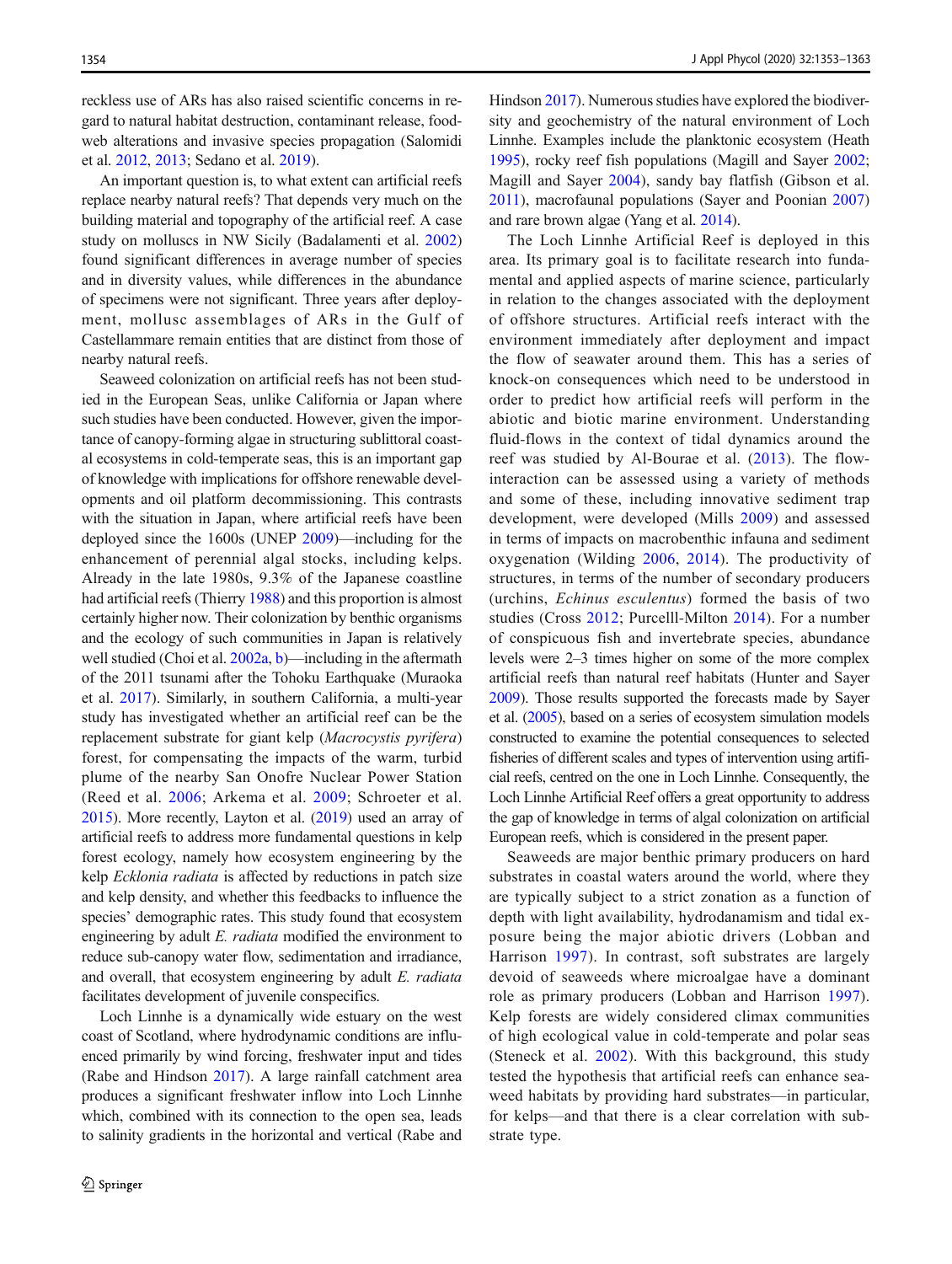## Materials and methods

# The reef

The Loch Linnhe Artificial Reef is a purpose-built experimental set of reef structures constructed in Loch Linnhe, off the east side of Lismore, on the west coast of Scotland (56° 32′ N, 5° 27′ W; for a detailed map: Wilding [2014](#page-10-0)). Construction of the reefs began in May 2001 and was completed in August 2005 (Supp. Table S1). Each module was constructed from approximately 4000 concrete blocks in an area of approximately  $0.4 \text{ km}^2$  (Sayer and Brown [2010](#page-9-0)). Two types of block were used in the reef, termed 'simple' and 'complex' (solid vs. hollow; Fig. 1a), both having external dimensions of  $200 \times$  $200 \times 400$  mm, made in part from low-value washings from a nearby aggregate quarry (Foster Yeoman, Morvern); the blocks were made using moulds that made breeze blocks used in the construction industry. The simple blocks were solid

while the complex blocks contained two voids each of  $130 \times 130$  mm (Wilding et al. [2007](#page-10-0); Sayer and Brown [2010\)](#page-9-0). The main experimental part of the reef consists of 30 separate reef modules, with five groups each with six modules (three constructed completely with simple blocks and three completely made from complex blocks). All reef modules were constructed by deploying the concrete blocks by dropping at the water surface over a point-target in water 14–30 m in depth. The blocks accumulated on the seabed in a roughly conical mound of 3–4.5 m in height with a circumference of 40–60 m (Fig. 1b–d; Wilding et al. [2007](#page-10-0)).

## Sampling design and materials

Diving surveys were conducted from July 21 to 25, 2014 at depths between 12 and 22 m (Fig. 1e, f). Beyond this depth, very little seaweed vegetation occurs on the reefs due to lack of light. Deeper parts of the reef were therefore not

Fig. 1 A Loch Linnhe artificial reef module. a Construction blocks; left: a hollow block used in the construction of 'complex' reef modules  $(400 \times 200 \times$ 200 mm, with two  $200 \times 130 \times$ 130 mm voids), and right: a solid block used for constructing 'simple' reef modules (400 ×  $200 \times 200$  mm). **b** A stereophotogrammetric model (Agisoft Metashape) of a complex reef module (Module B2C; 4100 blocks, deployed 12 Aug 2003) made from 1847 in situ photographic images, showing the conical shape of the structure. c A stereophotogrammetric plan view of module B2C showing the spread area of the module. d A bathymetric stereophotogrammetric plan view

of module B2C showing the conical shape of the structure, a minimum water depth over the module of 9.7 m and a maximum depth at the base of 14.5 m; a maximum reef height of 4.8 m. e Diver conducting photoquadrat survey on the Loch Linnhe AR within the framework of this study. f Typical photoquadrat image generated within the framework of this study

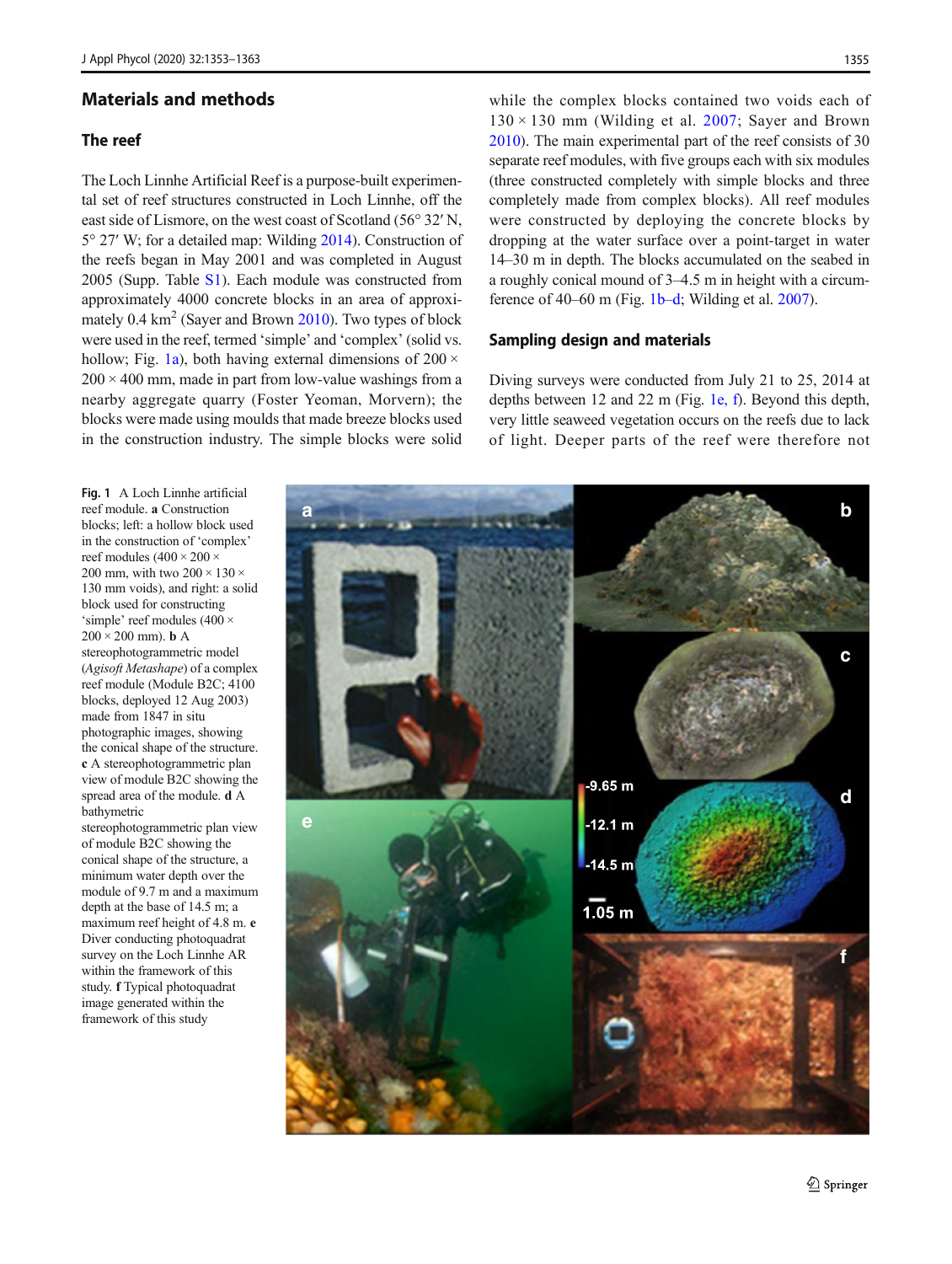investigated. Seven sampling sites were selected, of which five were artificial (three simple and two complex modules), and two reference environments, namely a rocky reef (Ardmucknish Point, ARD\_N) and a long-established WW2 wreck of the SS Breda (BR\_N; sunk in 1940). Modules selected were of comparable volume and surface areas but slightly variable in depths and heights (Supp. Table S2). The rocky reef was located close to Ardmucknish Point (56° 28.397′ N, 5° 27.642′ W) and consisted of a series of linked bedrock ridges with depths ranging from 0 to 21 m. Ardmucknish Point is within Ardmucknish Bay which is part of the Loch Linnhe system. In Ardmucknish Bay, the western face of a natural rocky reef (56° 53.4813′ N, 5° 52.8393 W), near the SS Breda wrecksite, which is the closest to the artificial reef site was further surveyed in order to establish the depth distribution of kelp (L. hyperborea) forest. The dive was at LW Oban, which was 0.7 m above chart datum.

Photographic sampling was conducted based on the same equipment and methodology developed by van Rein et al. (2011). The present study used a Nikon D70 digital singlelens reflex (DSLR) camera in an Ikelite underwater housing with a single *Ikelite* strobe mounted in a purpose-built aluminium frame with an attached  $25 \times 25$  cm quadrat extended 40 cm outwards from the camera lens.

At the artificial modules, sampling targeted all available depth contours at 1-m interval, at all four cardinal directions (N, E, S, W), thus resulting in four replicate samples per contour. At the reference sites, i.e. natural reefs, sampling targeted similar depth contours within the originally occurring slope aspects (Supp. Table S3).

#### Collection and identification of macroalgae

For taxonomic purposes, selective destructive random sampling was performed by means of manually collecting the species present at every reef module surveyed. It was attempted to capture the entire macroscopically visible seaweed diversity of every reef module, avoiding sampling bias by collecting at least one specimen of every species. Specimens were subsequently kept in a mesh bag, which was kept in a bucket of fresh seawater on the boat afterwards until further investigation at the lab. Immediately following each day of diving, herbarium specimens were prepared by mounting algal thalli on Bristol paper, or samples were fixed as permanent mounts on microscope slides, using acetocarmine and 50% Karo Syrup and subsequently sealed with nail polish once dried (Küpper and Müller [1999](#page-9-0)). They were deposited in the herbarium of the University of Aberdeen (Aberdeen, UK). For taxonomic and nomenclatural aspects of the identified seaweeds, we followed the on-line data provided by Silva [\(2018\)](#page-9-0) and Guiry and Guiry [\(2019\)](#page-9-0).

#### Collection and identification of invertebrates

For a general understanding of the macroinvertebrates associated with the AR communities, representative samples were collected within 2 AR sites surveyed (B3c and D2c) and kept in 4% formol/seawater (Supp. Table S4).

#### Sample analysis

A total of 970 photoquadrats  $(25 \times 25$  cm) were analysed at the laboratory. Conspicuous algal species were identified to the lowest possible taxonomic level and assigned to one of four morpho-functional group categories, i.e. canopy, bushy, turf and crustose, based on Murray et al. [\(2002\)](#page-9-0). Two additional groups were used for invertebrate coverage and bare substrate. Percent cover values per taxon were estimated using a superimposed digital grid in the Adobe Photoshop CS5 image editing environment.

#### Statistical analysis

The examined dataset of benthic cover by functional groups was tested for the normality and homogeneity of variances using Shapiro-Wilk's and Levene's test respectively. Since the data of the examined variables significantly deviated from normality, the non-parametric tests Kruskal-Wallis (H) test and Mann-Whitney  $U$  test  $(U)$  (for post hoc analysis of significant differences between the different levels of the examined factors), respectively, were used. The data were organized in two matrices: (i) benthic cover by functional groups (6 variables: canopy algae—CA, bushy algae—BA, coralline algae—CLA, turf algae—TA, bare rock—BR, invertebrates— INV) that were arcsine (sqrt) transformed to improve the spread of the data, and then normalized to standardize the contribution of variables measured as percent cover; (ii) 'environmental' (4 variables: substrate, artificial substrate type, orientation, depth). Within- and among-reef variation was assessed using ordination methods on dissimilarity matrices in the statistical software PRIMER-E v7; correlation-based principal components analysis (PCA) on Euclidean distances for the benthic cover matrix (as the data is continuous and needed to be normalized). Groupings presented in PCA were assessed by overlaying slices from a hierarchical cluster analysis using group averaging of the same Euclidean distance matrix.

# Results

A total of 56 macroalgal taxa were identified across our sample size, of which 7 were green, 13 brown and 36 red algae (Table [1\)](#page-4-0). In terms of presence/absence, about half (29) of the taxa encountered occurred both on artificial and natural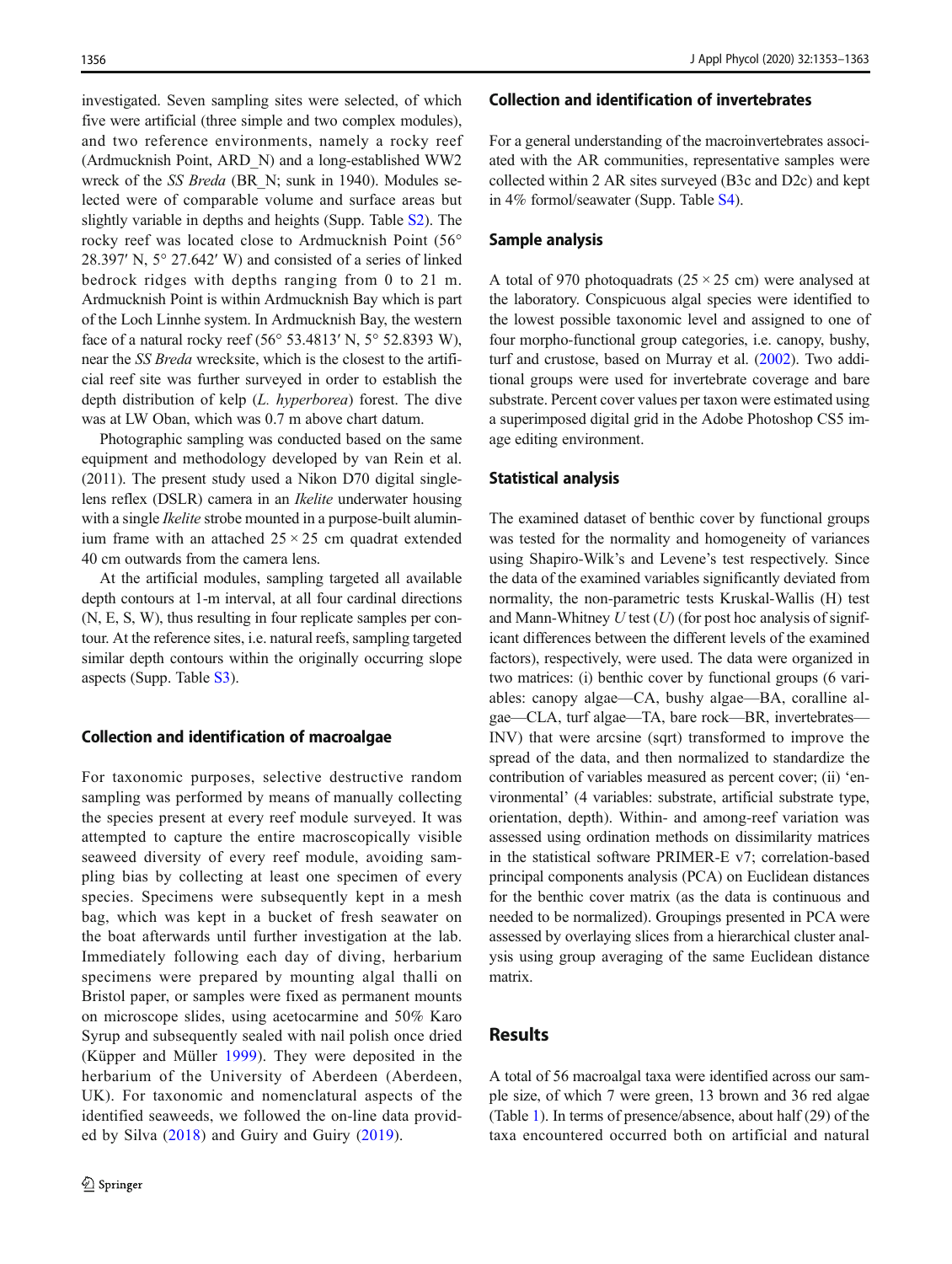<span id="page-4-0"></span>

| Functional group | Species                                                        | Reef type          |           |
|------------------|----------------------------------------------------------------|--------------------|-----------|
|                  |                                                                | Artificial         | Natural   |
| <b>Bushy</b>     | Bonnemaisonia asparagoides (Woodward) C. Agardh                | $\ddot{}$          | $^{+}$    |
| <b>Bushy</b>     | Bornetia secundiflora (J. Agardh) Thuret                       | $\ddot{}$          | $^{+}$    |
| <b>Bushy</b>     | Bryopsis sp.                                                   | $^+$               |           |
| <b>Bushy</b>     | Calliblepharis jubata (Goodenough & Woodward) Kützing          | $\,+\,$            |           |
| <b>Bushy</b>     | Chorda filum (Linnaeus) Stackhouse                             | $\,{}^+$           | $\,{}^+$  |
| <b>Bushy</b>     | Cryptopleura ramosa (Hudson) Newton                            | $\ddot{}$          |           |
| <b>Bushy</b>     | Dictyota dichotoma (Hudson) Lamouroux                          | $\,{}^+$           | $\,{}^+$  |
| <b>Bushy</b>     | Dictyota implexa (Desfontaines) Lamouroux                      | $\hbox{+}$         |           |
| <b>Bushy</b>     | Dilsea carnosa (Schmidel) Kuntze                               |                    | $\,{}^+$  |
| <b>Bushy</b>     | Furcellaria lumbricalis (Hudson) Lamouroux                     | $\overline{+}$     | $\,^+$    |
| <b>Bushy</b>     | Heterosiphonia plumosa (Ellis) Batters                         | $\,{}^+$           | $\, +$    |
| <b>Bushy</b>     | Lomentaria sp.                                                 | $\hbox{+}$         |           |
| <b>Bushy</b>     | Metacallophyllis laciniata (Hudson) Vergés & Le Gall           | $\pm$              | $^{+}$    |
| <b>Bushy</b>     | Odonthalia dentata (Linnaeus) Lyngbye                          | $\ddot{}$          | $\,{}^+$  |
| <b>Bushy</b>     | Palmaria palmata (Linnaeus) Weber & Mohr                       |                    | $^{+}$    |
| <b>Bushy</b>     | Petalonia fascia (Müller) Kuntze                               |                    | $^{+}$    |
| <b>Bushy</b>     | Phycodrys rubens (Linnaeus) Batters                            | $^{+}$             | $\ddot{}$ |
| <b>Bushy</b>     | Plocamium cartilagineum (Linnaeus) Dixon                       | $\overline{+}$     | $\, +$    |
| <b>Bushy</b>     | Porphyra sp.                                                   |                    | $^{+}$    |
| <b>Bushy</b>     | Ptilota gunneri Silva, Maggs & Irvine                          | $\pm$              | $^{+}$    |
| <b>Bushy</b>     | Rhodophyllis divaricata (Stackhouse) Papenfuss                 | $\hbox{ }$         | $^{+}$    |
| <b>Bushy</b>     | Schizymenia dubyi (Chauvin ex Duby) J. Agardh                  | $^+$               |           |
| <b>Bushy</b>     | Schottera nicaeensis (Lamouroux ex Duby) Guiry & Hollenberg    | $\hbox{+}$         |           |
| <b>Bushy</b>     | Stilophora tenella (Esper) Silva                               | $\hbox{ }$         |           |
| <b>Bushy</b>     | Ulva compressa Linnaeus                                        | $\hbox{+}$         |           |
| <b>Bushy</b>     | Ulva lactuca Linnaeus                                          | $\hbox{+}$         |           |
| <b>Bushy</b>     | Ulva rigida C. Agardh                                          | $^{+}$             |           |
| <b>Bushy</b>     | Ulva sp.                                                       |                    | $^+$      |
| <b>Bushy</b>     | Cystoclonium purpureum (Hudson) Batters                        | $\ddot{}$          |           |
| <b>Bushy</b>     | Delesseria sanguinea (Hudson) Lamouroux                        | $\,{}^+$           |           |
| Canopy           | Desmarestia aculeata (Linnaeus) Lamouroux                      | $\ddot{}$          |           |
| Canopy           | Desmarestia ligulata (Stackhouse) Lamouroux                    |                    | $\ddot{}$ |
| Canopy           | Fucus spiralis Linnaeus                                        | $\,^+$             | $\pm$     |
| Canopy           | Laminaria hyperborea (Gunnerus) Foslie                         | $\ddot{}$          | $\ddot{}$ |
| Canopy           | Laminaria digitata (Hudson) Lamouroux                          |                    | $\ddot{}$ |
| Canopy           | Saccharina latissima (Linnaeus) Lane, Mayes, Druehl & Saunders | $\ddot{}$          | $\pm$     |
| Canopy           | Saccorhiza polyschides (Lightfoot) Batters                     | $\,{}^+$           | $\pm$     |
| Coralline        | Coralline algae                                                | $\hbox{ }$         | $^{+}$    |
| Turf             | Apoglossum ruscifolium (Turner) J. Agardh                      | $\,{}^+$           | $\pm$     |
| Turf             | Chaetomorpha aerea (Dillwyn) Kützing                           |                    |           |
| Turf             | Cladophora sp.                                                 | $\ddot{}$          |           |
| Turf             | Compsothamnion gracillimum De Toni                             | $\pm$              | $\ddot{}$ |
| Turf             | Dasya corymbifera J. Agardh                                    | $\hskip 0.025cm +$ |           |
| Turf             | Dasya punicea (Zanardini) Meneghini                            | $\hbox{ }$         | $^{+}$    |
| Turf             | Dasya sp.                                                      | $\ddot{}$          |           |
| Turf             | Ectocarpus sp.                                                 |                    | $^{+}$    |
| Turf             | Erythrotrichia carnea (Dillwyn) J. Agardh                      | $^{+}$             |           |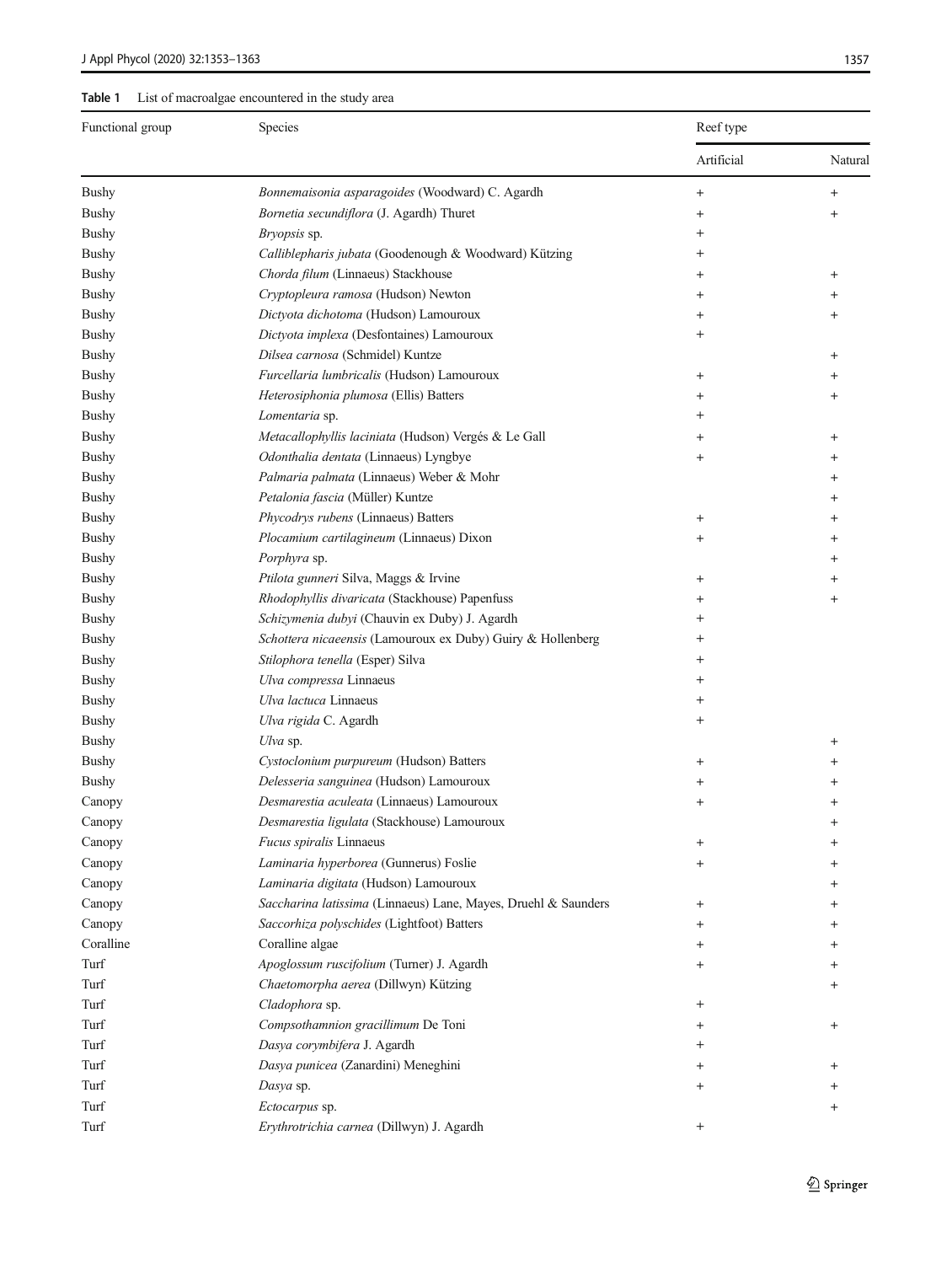#### Table 1 (continued)

| Functional group | Species                                               | Reef type  |          |
|------------------|-------------------------------------------------------|------------|----------|
|                  |                                                       | Artificial | Natural  |
| Turf             | <i>Halurus flosculosus</i> (Ellis) Maggs & Hommersand | $^{+}$     |          |
| Turf             | Haraldiophyllum bonnemaisonii (Kylin) Zinova          | $^{+}$     |          |
| Turf             | Hypoglossum sp.                                       |            |          |
| Turf             | Membranoptera sp.                                     |            | $^{+}$   |
| Turf             | Nitophyllum punctatum (Stackhouse) Greville           | $+$        | ÷        |
| Turf             | Polysiphonia sp.                                      | $^{+}$     | $\,{}^+$ |
| Turf             | Pterothamnion plumula (Ellis) Nägeli                  | $^{+}$     |          |
| Turf             | Rhodymenia sp.                                        |            | $^{+}$   |
| Turf             | Vertebrata byssoides (Goodenough & Woodward) Kuntze   | $^{+}$     | +        |

substrates, while 15 taxa were found only on the artificial reef and 12 taxa only on the natural reef reference sites (Table [1\)](#page-4-0). In terms of abundance, Delesseria sanguinea was the dominant species on the artificial reefs, while Heterosiphonia plumosa and Plocamium cartilagineum were dominating on the natural substrates (Table S5). The kelps Saccharina latissima, Laminaria digitata and L. hyperborea were found on both artificial and natural substrate but with low overall abundance on the artificial reef. S. latissima was the most common of the 3 kelp species on the artificial reef. Laminaria digitata and L. hyperborea occurred on nearby natural rocky reefs as canopy-forming keystone species.

Benthic communities were strongly affected by substrate type, with turf algae and invertebrates (mostly hydrozoa, serpulids and barnacles, accompanied by limpets, ascidia, crinoids, bryozoa, sponges and polyplacophores; generally suspension feeders—also a few seastars and sea urchins) dominating the artificial reefs (sites: B1, B2, C1, D2, E3), while bushy algae dominated the natural ones (ARD, BR; Fig. [2,](#page-6-0) Table S6). Similarly, significant differences were detected even between AR modules built by simple and complex types of blocks, respectively, with bushy algae dominating the former and turf and invertebrates the latter ones (Fig. [3,](#page-6-0) Tables S6, S7), respectively.

Although no statistical significance was revealed for factors such as orientation or depth on biota (Table S7), bushy algae were more abundant at depths of 10–16 m and were replaced by invertebrates in deeper horizons, while canopy algae remained restricted to shallow depths, hardly deeper than 12 m.

The first principal component (PC1) axis of the PCA differentiated sites along a gradient from low turf algae cover (< 20%) at negative PC1 scores, to high bushy macroalgae cover (up to 98%) at positive PC1 scores (Fig. [4\)](#page-7-0). A separation from invertebrates to canopy algae, coralline algae and bare rock was represented by PC2. A slice through a cluster analysis at a Euclidean distance of 0.7 represented two groupings in the data at extreme ends of PC1 (Fig. [4\)](#page-7-0).

The survey of the natural reef closest to the artificial reef on January 24, 2019, revealed that the deepest extent of kelp forest is at 6.5 m (though very patchy—contiguous forest was 5.5 m), that the lowest extent of kelp park (i.e. single kelp thalli, without contiguous canopy; Burrows et al. [2014](#page-8-0)) is at 10.7 m, and that the lowest extent of individual kelp plants (very small, < 20 cm stipes) is at 13.4 m. These observations were confirmed by horizontal surveys along these depth contours.

Common invertebrates (4 molluscs, 1 sponge, 2 balanoid crustaceans, 1 tunicate and 2 echinoderms) associated with the macroalgal communities on AR modules which were assessed qualitatively are listed in Supp. Table S4. It is worth noting that the canopy-forming red alga D. sanguinea was host to a high density of a small bivalve, *Turtonia minuta*, and of the snail Lacuna vincta. Under the algal canopy, the ascidian Ascidiella aspersa and the sponge Suberites ficus were common. At all sites, feather stars (Antedon bifida) were highly abundant.

## **Discussion**

Seaweeds are a key feature of the UK's marine biodiversity and the changes and threats that it faces (Küpper and Kamenos [2018\)](#page-9-0). Large brown algae, kelps (Laminariales) and fucoids (Fucales), are major structuring elements on rocky shores of the UK, forming large intertidal and subtidal forest-like communities. Such brown algal forests are important feeding, reproductive and nursery grounds for a plethora of marine animals (including commercial fish and shellfish species), and enhance coastal protection (Bartsch et al. [2008](#page-8-0)) and coastal atmospheric/climatic processes (e.g. cloud formation as a consequence of iodine emissions; Küpper et al. [2011](#page-9-0)).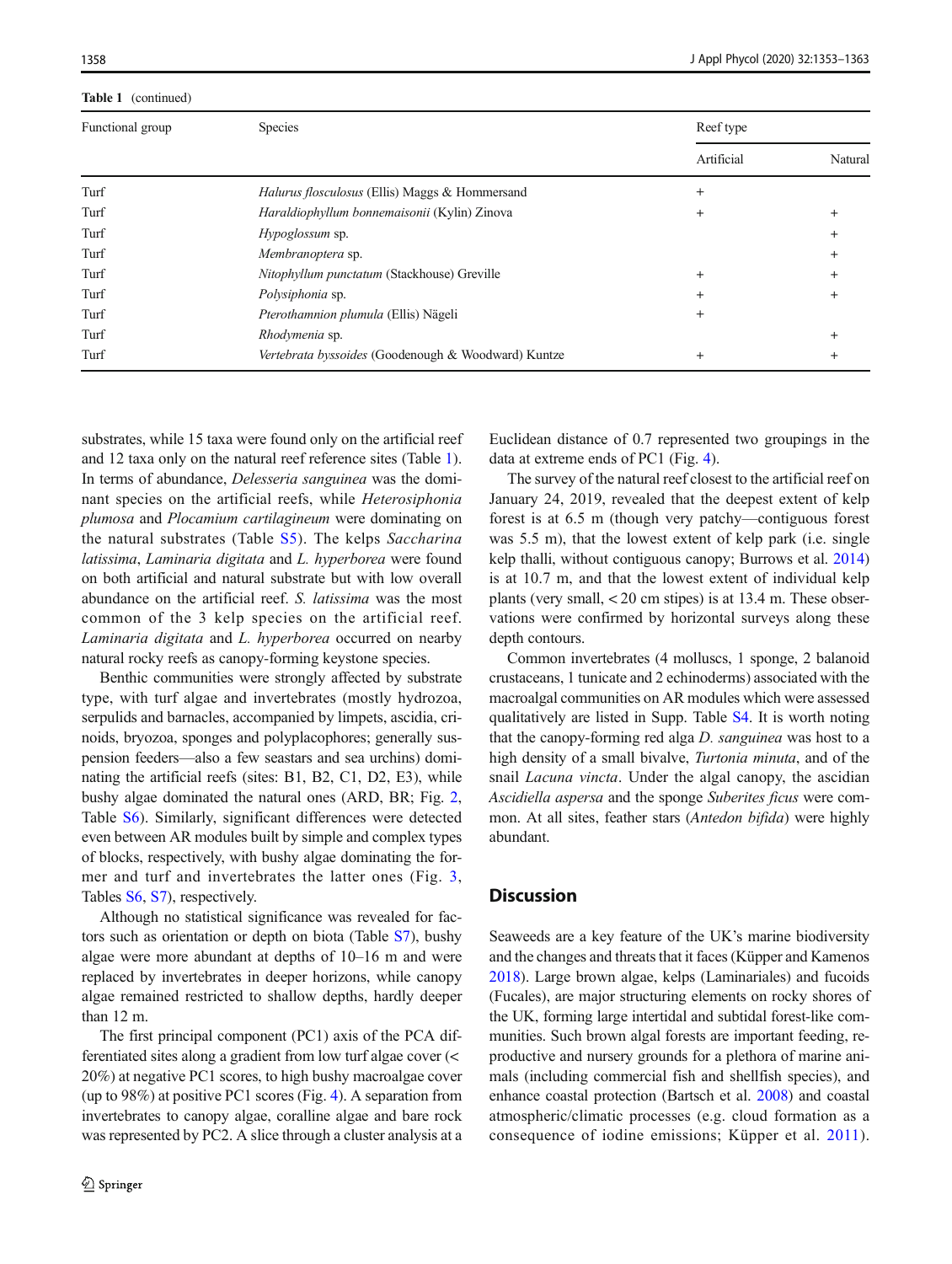<span id="page-6-0"></span>

Fig. 2 Percent cover (with  $\pm$  SE error bars) of the benthic functional groups of all the reefs (artificial, natural) assessed at the study area



Fig. 3 Percent cover (with ± SE error bars) of the benthic functional groups in different types (simple, complex) of artificial reefs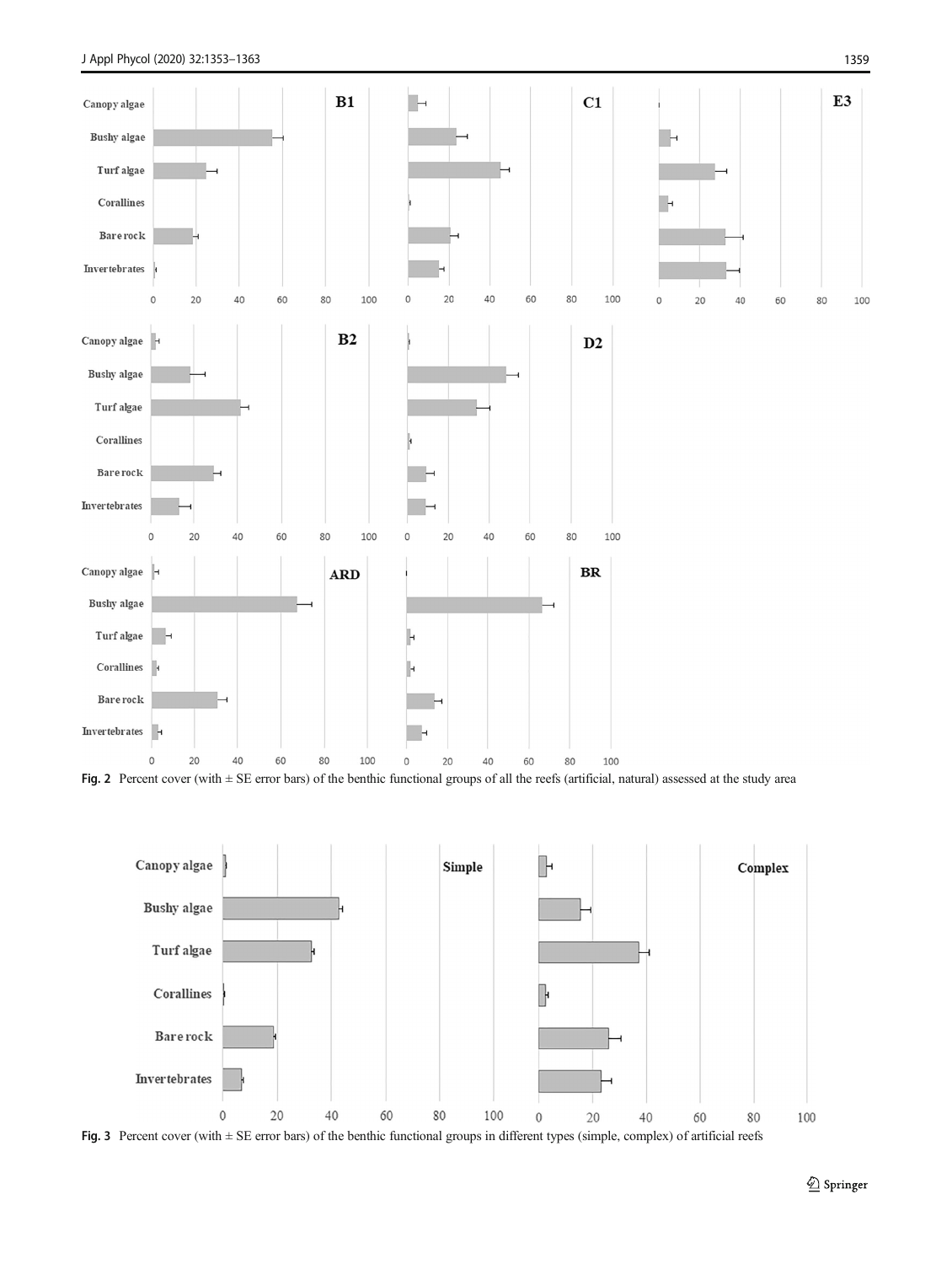<span id="page-7-0"></span>

Fig. 4 Principal component analysis of benthic cover variables. Spatial variation in benthic cover on artificial and natural reefs, shown for the first two components from a principal component analysis on arcsine (sqrt) transformed data. Ellipses show groupings calculated from a slice taken

through a hierarchical cluster analysis at a Euclidean distance value of 0.7. The relative contribution of the six benthic cover categories to the observed variation in reef benthic cover condition shown as overlaid eigenvectors

Despite their overall ecological importance, algae have rarely been studied in the context of artificial reefs—even though such structures are getting more and more common, in the UK and worldwide, intentionally (like in the case of the Loch Linnhe Artificial Reef, studied here) and unintentionally (like in the case of shipwrecks, etc.).

The results presented here show that the Loch Linnhe AR harbours mostly turf and some bushy algae and very occasionally also kelps (mostly S. latissima, and much more rarely L. digitata and L. hyperborea). This is a key outcome demonstrating that even though this AR system provides ample hard, sufficiently rough substrate, it has not led to the establishment of climax communities of perennial, long-lived kelps forming contiguous canopies as at nearby natural sublittoral rocky reefs (this study for immediately adjacent natural rocky reefs in Loch Linnhe; Smale and Moore [2017](#page-9-0) for rocky reefs of the UK in general), and unlike ARs in California (Reed et al. [2006;](#page-9-0) Arkema et al. [2009\)](#page-8-0) and Japan (Choi et al. [2002b](#page-9-0)). Instead, it is characterized by an abundance of bushy algae, in particular the red alga D. sanguinea and turf algae. In this context, it might be mentioned that *D. sanguinea* has a high biotechnological interest (e.g. Luhn et al. [2014\)](#page-9-0) and that this study highlights that ARs of the design of that in Loch Linnhe might be suitable for the sustainable production and harvesting of this species.

Of course, a question is whether the  $> 10$  years that had passed since the completion of reef deployment until the surveys reported here are sufficient for *Laminaria* species to establish themselves as climax community. Indeed, it can be argued that over a decade is more than enough for the establishment of a kelp forest, which is a notion supported by a number of studies. Christie et al. [\(1998](#page-9-0)), working in Norway where the same kelp species occur as in our study site on the Scottish west coast, found that in an area cleared of adult kelp thalli, recruitment is quite quick  $(1-2 \text{ years})$  with complete recovery of populations after 4–5 years. A study with settlement panels in Western Australia (Smale et al. [2011\)](#page-10-0) showed that settlement and recruitment of kelps can occur within 14 months, while a similar study in California observed recruitment of kelp within 13 months (Muth [2012\)](#page-9-0)—it could be expected to be the same for *L. hyperborea* in Scotland (Smale, personal communication). Finally, zoospore dispersal is reasonably far and one could certainly expect zoospores to arrive at the artificial reef site (Fredriksen et al. [1995](#page-9-0)). Another, much more likely possibility is that most of the Loch Linnhe AR is simply too deep for contiguous Laminaria kelp forests, given that most nearby kelp forests are concentrated between the low water mark approx. 4–5 m (Smale and Moore [2017](#page-9-0)) and confirmed by the surveys of the nearest natural reef, showing that the deepest extent of kelp forest was at 6.5 m, the lowest extent of kelp park at 10.7 m and the lowest extent of individual kelp plants at 13.4 m.

A key conclusion from this study for UK coastal waters is that encouraging ecologically desirable kelp settlement on artificial structures may be limited to shallow water deployments. However, these could present a navigational hazard to surface vessels and therefore may not obtain the relevant licencing.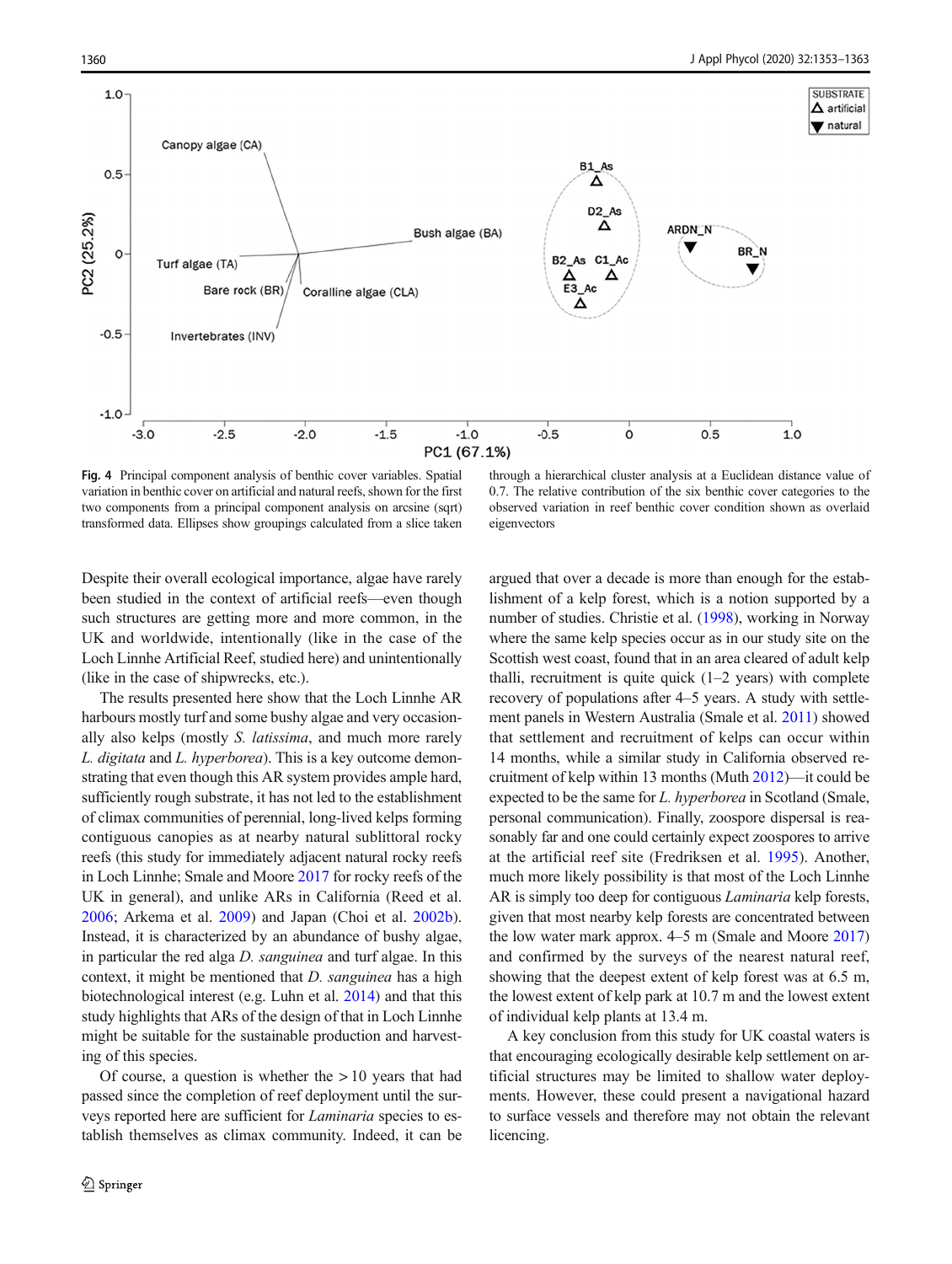<span id="page-8-0"></span>Compared to other aspects of marine biodiversity and ecology in the context of artificial reefs, very few studies, anywhere in the world, have considered seaweeds. In an artificial reef study in Murohana, Ikata, Japan (Choi et al. 2002a, [b\)](#page-9-0), it was found that the climax stage established itself at the reef within only 18 months, comprised 2 large canopy-forming brown algae, Sargassum spp. and Ecklonia kurome, as well as Padina arborescens. The Murohana ARs concerned are slightly shallower (starting at 8-, 10- and 13-m depth and consisting of single blocks which are 1.2 m high, respectively; Choi et al. 2002a) than the Loch Linnhe AR, but of course this is not directly comparable given the different species involved and totally different hydrography between Japan and the Scottish west coast. The same study (Choi et al. 2002a, [b\)](#page-9-0) observed that Ulva (Enteromorpha) intestinalis and Colpomenia sinuosa were dominant pioneering species in spring. The settlement of kelp, such as E. kurome, was promoted by reduced sand cover as a result of turbulence. Largescale surface roughness seems to play a role in maintaining the communities after initial establishment; i.e. smooth surfaces are unsurprisingly less suitable for seaweed colonization (Choi et al. 2002a, [b](#page-9-0)).

In their study off the southern California coast, investigating a 9-ha large artificial reef near the San Onofre Nuclear Power Station off San Clemente, CA, USA, Reed et al. [\(2006\)](#page-9-0) found that all six configurations of reef material and bottom coverage tested provided suitable habitat not just for giant kelp (Macrocystis pyrifera) but also for kelp forest fishes. Fish standing stock, density, species richness and recruitment on all the artificial reef designs were either similar to or greater than that observed at two nearby natural reefs. The amount, but not the type, of reef material had a substantial influence on the fish assemblage, with higher densities and numbers of species occurring on artificial reef modules with greater coverage of hard substrate. This is clearly an important subject for further research at the Loch Linnhe AR. A multiyear study (Arkema et al. 2009) evaluated the effect of giant kelp on the relative abundance of algae and invertebrates by experimentally manipulating kelp abundance on these large artificial reefs. The experiments revealed a negative effect of giant kelp on both light availability and understory algal abundance and a positive effect on the abundance of sessile invertebrates, which was consistent with an indirect effect mediated by shade from the kelp canopy. In a further follow-up, Schroeter et al. ([2015](#page-9-0)) observed that the percent cover and slope of hard substrate were significantly related to the abundance and species richness of both understory algae and sessile invertebrates. The abundance and richness of colonizing algae were significantly related to location (i.e. proximity to the nearest natural reef), while that of sessile invertebrates was not. The type of hard substrate (quarry rock vs. concrete rubble) was unrelated to the abundance and diversity of either algae or invertebrates at any time during the 5-year study.

Where it is not possible to avoid the construction or removal of human infrastructures in the sea, eco-engineering approaches aiming to design appropriate ARs, which are mindful of site characteristics, the local species pool, conservation targets and project goals, can assist in minimizing the ecological footprint (Strain et al. [2018](#page-10-0)). In this sense, AR design might aim to create habitats also supporting ecologically high-value keystone seaweed species such as kelps.

Acknowledgements We would like to thank the dive team of the UK National Facility for Scientific Diving (NFSD), namely Elaine Azzopardi and Hugh Brown, as well as Norman Smith, skipper of the RV Seol Mara, for their diving and logistics support during the fieldwork for this study in July 2014.

Funding information This study received support from the European Community research infrastructure action under the FP7 'capacities'specific program ASSEMBLE (grant no. 227788). Also, the MASTS pooling initiative (Marine Alliance for Science and Technology for Scotland, funded by the Scottish Funding Council and contributing institutions; grant reference HR09011) supported FCK and the UK Natural Environment Research Council (NERC) funded NFSD. Funding for the construction of the artificial reefs was provided kindly by Foster Yeoman Limited.

Open Access This article is distributed under the terms of the Creative Commons Attribution 4.0 International License (http:// creativecommons.org/licenses/by/4.0/), which permits unrestricted use, distribution, and reproduction in any medium, provided you give appropriate credit to the original author(s) and the source, provide a link to the Creative Commons license, and indicate if changes were made.

# References

- Al-Bourae Y, Downie M, Liang Q (2013) 3D numerical reconstruction of the hydrodynamics around an artificial reef in Loch Linnhe, Scotland. Paper presented at the The 23rd International offshore and polar engineering conference, Anchorage, Alaska
- Arkema KK, Reed DC, Schroeter SC (2009) Direct and indirect effects of giant kelp determine benthic community structure and dynamics. Ecology 90:3126–3137
- Badalamenti F, Chemello R, D'Anna G, Ramos PH, Riggio S (2002) Are artificial reefs comparable to neighbouring natural rocky areas? A mollusc case study in the Gulf of Castellammare (NW Sicily). ICES J Mar Sci 59:S127–S131
- Bartsch I, Wiencke C, Bischof K, Buchholz CM, Buck BH, Eggert A, Feuerpfeil P, Hanelt D, Jacobsen S, Karez R, Karsten U, Molis M, Roleda MY, Schubert H, Schumann R, Valentin K, Weinberger F, Wiese J (2008) The genus Laminaria sensu lato: recent insights and developments. Eur J Phycol 43:1–86
- Burrows MT, Smale DA, O'Connor N, Van Rein H, Moore P (2014) Marine strategy framework directive indicators for UK kelp habitats part 1: developing proposals for potential indicators. JNCC Report No. 525. SAMS/MBA/QUB/UAber for JNCC, JNCC Peterborough
- Choi CG, Takeuchi Y, Ohno M, Sohn CH (2002a) Succession of seaweed communities on artificial reefs at Muronohana, Ikata, Japan. Fish Sci 68:1755–1758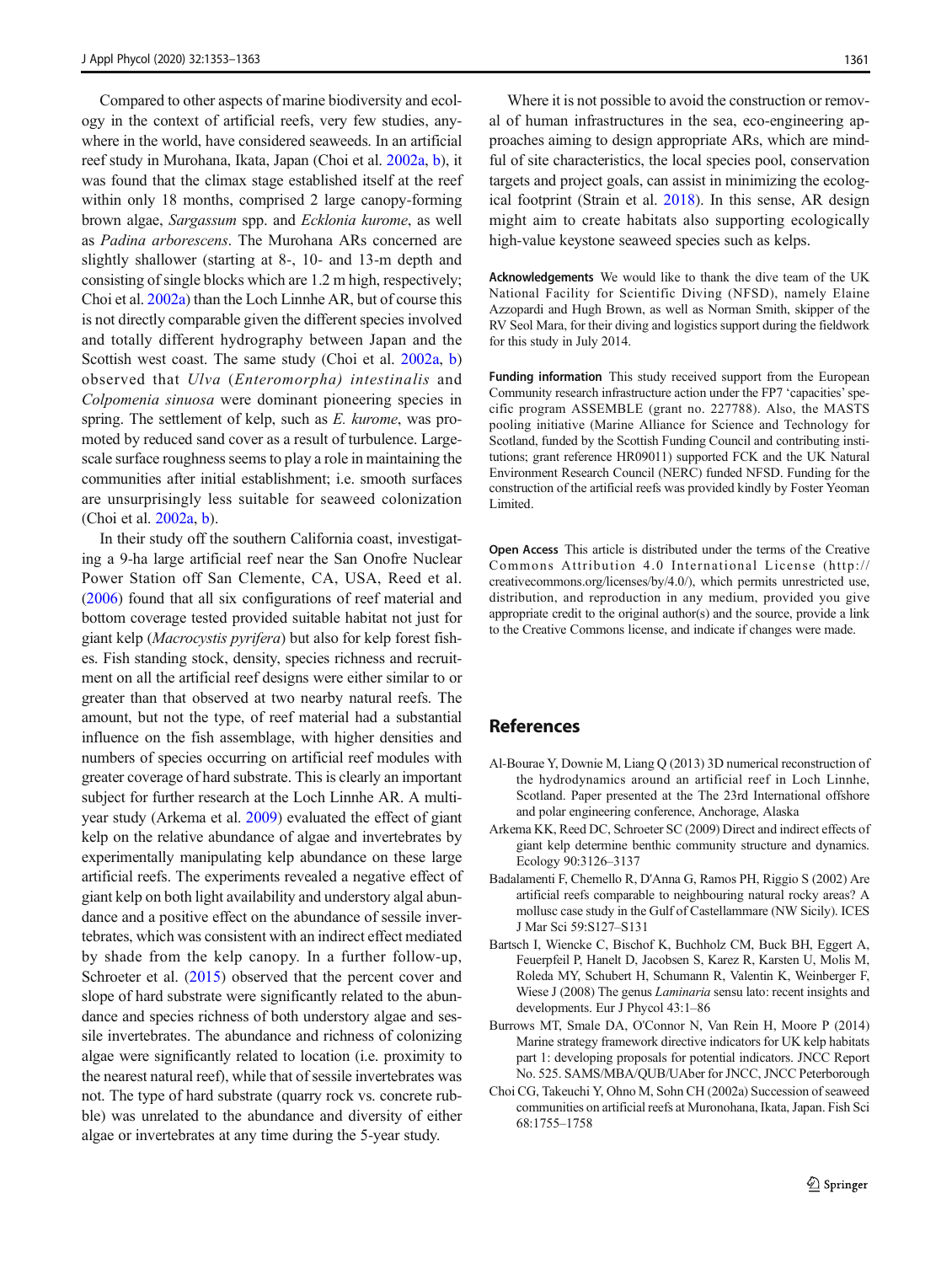- <span id="page-9-0"></span>Choi CG, Takeuchi Y, Terawaki T, Serisawa Y, Ohno M, Sohn CH (2002b) Ecology of seaweed beds on two types of artificial reef. J Appl Phycol 14:343–349
- Christie H, Fredriksen S, Rinde E (1998) Regrowth of kelp and colonization of epiphyte and fauna community after kelp trawling at the coast of Norway. Hydrobiologia 375:49–58
- Cross T (2012) Variation in the abundance and size of the common sea urchin, Echinus esculentus L., on a modular artificial reef system, and inferences for secondary productivity. York
- Fredriksen S, Sjøtun K, Lein TE, Rueness J (1995) Spore dispersal in Laminaria hyperborea (Laminariales, Phaeophyceae). Sarsia 80: 47–53
- Gibson RN, Burrows MT, Robb L (2011) Field experiments on depth selection by juvenile plaice Pleuronectes platessa. Mar Ecol Prog Ser 430:197–205
- Guiry MD, Guiry GM (2019) AlgaeBase. World-wide electronic publication, National University of Ireland, Galway. [https://www.](https://www.algaebase.org) [algaebase.org](https://www.algaebase.org); searched on 1 September 2019
- Heath MR (1995) Size spectrum dynamics and the planktonic ecosystem of Loch Linnhe. ICES J Mar Sci 52:627–642
- Hunter WR, Sayer MDJ (2009) The comparative effects of habitat complexity on faunal assemblages of northern temperate artificial and natural reefs. ICES J Mar Sci 66:691–698
- Küpper FC, Müller DG (1999) Massive occurrence of the heterokont and fungal parasites Anisolpidium, Eurychasma and Chytridium in Pylaiella littoralis (Ectocarpales, Phaeophyceae). Nova Hedwigia 69:381–389
- Küpper FC, Kamenos NA (2018) The future of marine biodiversity and marine ecosystem functioning in UK coastal and territorial waters (including UK overseas territories) – with an emphasis on marine macrophyte communities. Bot Mar 61:521–535
- Küpper FC, Feiters MC, Olofsson B, Kaiho T, Yanagida S, Zimmermann MB, Carpenter LJ, Luther GW III, Lu Z, Jonsson M, Kloo L (2011) Commemorating two centuries of iodine research: an interdisciplinary overview of current research. Angew Chem - Int Edn 50:11598– 11620
- Layton C, Shelamoff V, Cameron MJ, Tatsumi M, Wright JT, Johnson CR (2019) Resilience and stability of kelp forests: the importance of patch dynamics and environment-engineer feedbacks. PLoS One 14:e0210220
- Lobban CS, Harrison PJ (1997) Seaweed ecology and physiology. Cambridge University Press, Cambridge, 366 pp.
- Lopes de Almeida J (2017) REEFS: an artificial reef for wave energy harnessing and shore protection - a new concept towards multipurpose sustainable solutions. Renew Energy 114:817–829
- Luhn S, Grimm JC, Alban S (2014) Simple and rapid quality control of sulfated glycans by a fluorescence sensor assay-exemplarily developed for the sulfated polysaccharides from red algae Delesseria sanguinea. Mar Drugs 12:2205–2227
- Magill SH, Sayer MDJ (2002) Seasonal and interannual variation in fish assemblages of northern temperate rocky subtidal habitats. J Fish Biol 61:1198–1216
- Magill SH, Sayer MDJ (2004) Abundance of juvenile cod (Gadus morhua) in the shallow rocky subtidal and the relationship to winter seawater temperature. J Mar Biol Assoc U K 84:439–442
- Mills F (2009) Sedimentation patterns around Loch Linnhe Artificial Reef. Heriot-Watt University, Edinburgh
- Muraoka D, Tamaki H, Takami H, Kurita Y, Kawamura T (2017) Effects of the 2011 Great East Japan Earthquake and tsunami on two kelp bed communities on the Sanriku coast. Fish Oceanogr 26:128–140
- Murray SN, Ambrose RF, Dethier M (2002) Methods for performing monitoring, impact, and ecological studies on rocky shores. vol MMS OCS Study 2001-070. Coastal Research Centre, Marine Science Institute, University of California, Santa Barbara
- Muth AF (2012) Effects of zoospore aggregation and substrate rugosity on kelp recruitment success. J Phycol 48:1374–1379
- Purcelll-Milton A (2014) Characteristics of secondary productivity around artificial reefs SAMS. SAMS & University of St. Andrews, Oban & St. Andrews
- Rabe B, Hindson J (2017) Forcing mechanisms and hydrodynamics in Loch Linnhe, a dynamically wide Scottish estuary. Estuar Coast Shelf Sci 196:159–172
- Reed DC, Schroeter SC, Huang D, Anderson TW, Ambrose RF (2006) Quantitative assessment of different artificial reef designs in mitigating losses to kelp forest fishes. Bull Mar Sci 78:133–150
- Salomidi M, Katsanevakis S, Borja A, Braeckman U, Damalas D, Galparsoro I, Mifsud R, Mirto S, Pascual M, Pipitone C, Rabaut M, Todorova V, Vassilopoulou V, Vega Fernandez T (2012) Assessment of goods and services, vulnerability, and conservation status of European seabed biotopes: a stepping stone towards ecosystem-based marine spatial management. Med Mar Sci 13:49– 88
- Salomidi M, Katsanevakis S, Issaris Y, Tsiamis K, Katsiaras N (2013) Anthropogenic disturbance of coastal habitats promotes the spread of the introduced scleractinian coral Oculina patagonica in the Mediterranean Sea. Biol Invas 15:1961–1971
- Sayer MDJ (2019) Fishery manipulation through stock enhancement or restoration. In: Cochran JK, Bokuniewicz HJ, Yager PL (eds) Encyclopedia of ocean sciences, vol 2, 3rd edn. Elsevier, London, pp 385–392
- Sayer MDJ, Brown CJ (2010) The influence of block shape, water depth and analysis technique on the measured profiles of artificial reefs. Underw Technol 29:41–47
- Sayer MDJ, Poonian C (2007) The influences of census technique on estimating indices of macrofaunal population density in the temperate rocky subtidal zone. Underw Technol 27:119–139
- Sayer MDJ, Magill SH, Pitcher TJ, Morissette L, Ainsworth C (2005) Simulation-based investigations of fishery changes as affected by the scale and design of artificial habitats. J Fish Biol 67:218–243
- Schroeter SC, Reed DC, Raimondi PT (2015) Effects of reef physical structure on development of benthic reef community: a large-scale artificial reef experiment. Mar Ecol Prog Ser 540:43–55
- Sedano F, Florido M, Rallis I, Espinosa F, Gerovasileiou V (2019) Comparing sessile benthos on shallow artificial versus natural hard substrates in the Eastern Mediterranean Sea. Mediterranean Marine Science, 0. <https://doi.org/10.12681/mms.17897>
- Silva PC (2018) Index Nominum Algarum, University Herbarium, University of California, Berkeley. [http://ucjeps.berkeley.edu/INA.](http://ucjeps.berkeley.edu/INA.html) [html](http://ucjeps.berkeley.edu/INA.html). Accessed 18 June 2018
- Smale DA, Moore PJ (2017) Variability in kelp forest structure along a latitudinal gradient in ocean temperature. J Exp Mar Biol Ecol 486: 255–264